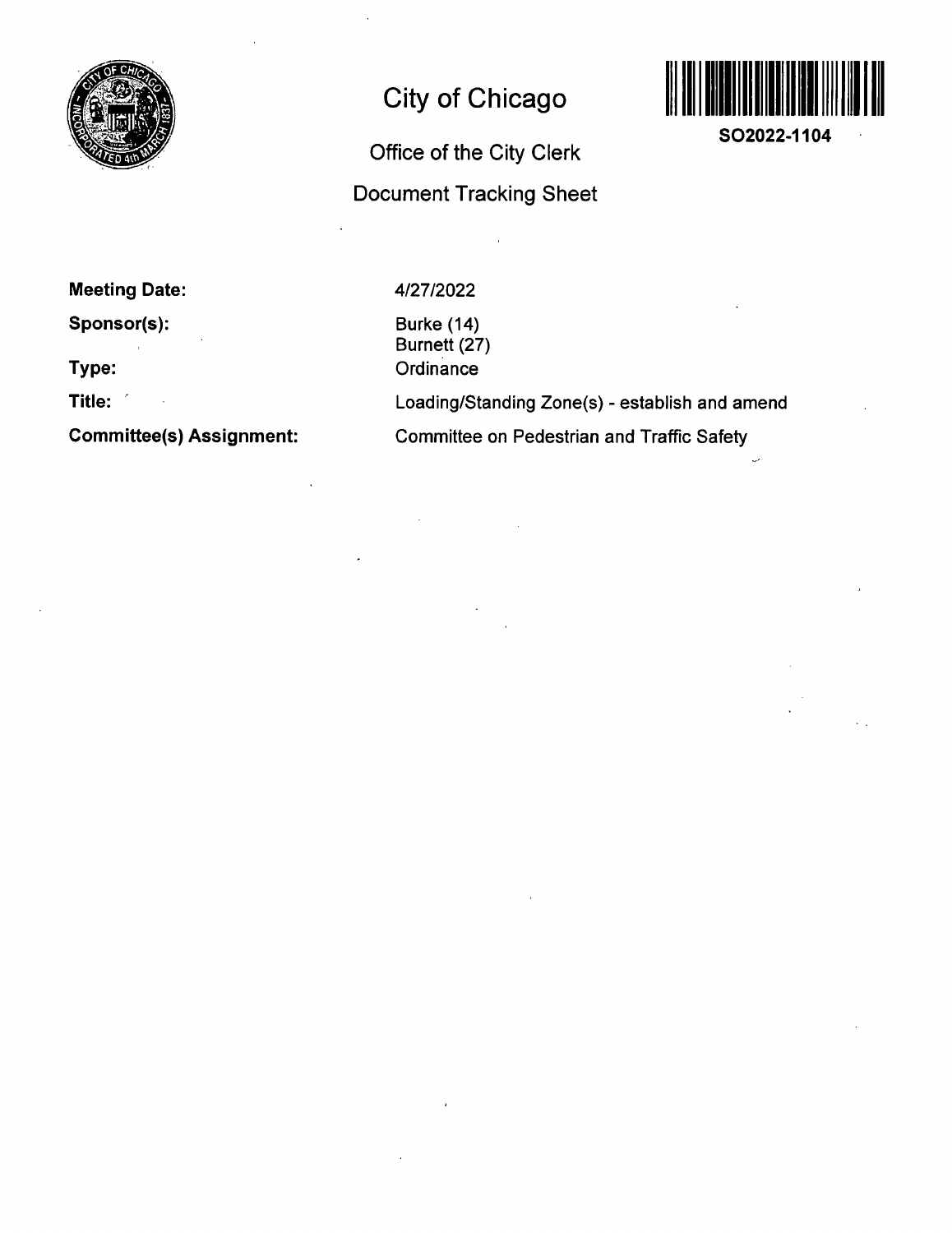## **LOADING ZONES**

#### **BE IT ORDAINED BY THE CITY COUNCIL OF THE CITY OF CHICAGO:**

**SECTION 1. Pursuant to Title 9, Chapter 64, Section 160, of the Municipal Code of Chicago, the following locations are hereby designated as Loading Zones for the distances specified, during the hours specified:** 

### **WARD LOADING ZONES / STANDING ZONES:**

- 14 South Albany Avenue (west side) from a point 20 feet north of West 59th Street to a point 20 feet north thereof; 30 Minutes Standing Zone, Using Flashing Lights, 6:00am to 10:00pm, All Days [02021-2806]
- 27 911 West Randolph Street; No Parking Loading Zone Sign, 7:00am to 8:00pm, All Days [02022-919]

27 228 West Hill Street; No Parking Loading Zone Sign, All Times, All Days [02022-942]

**SECTION 2. This ordinance shall take effect and be in force here in after its passage and publication.**